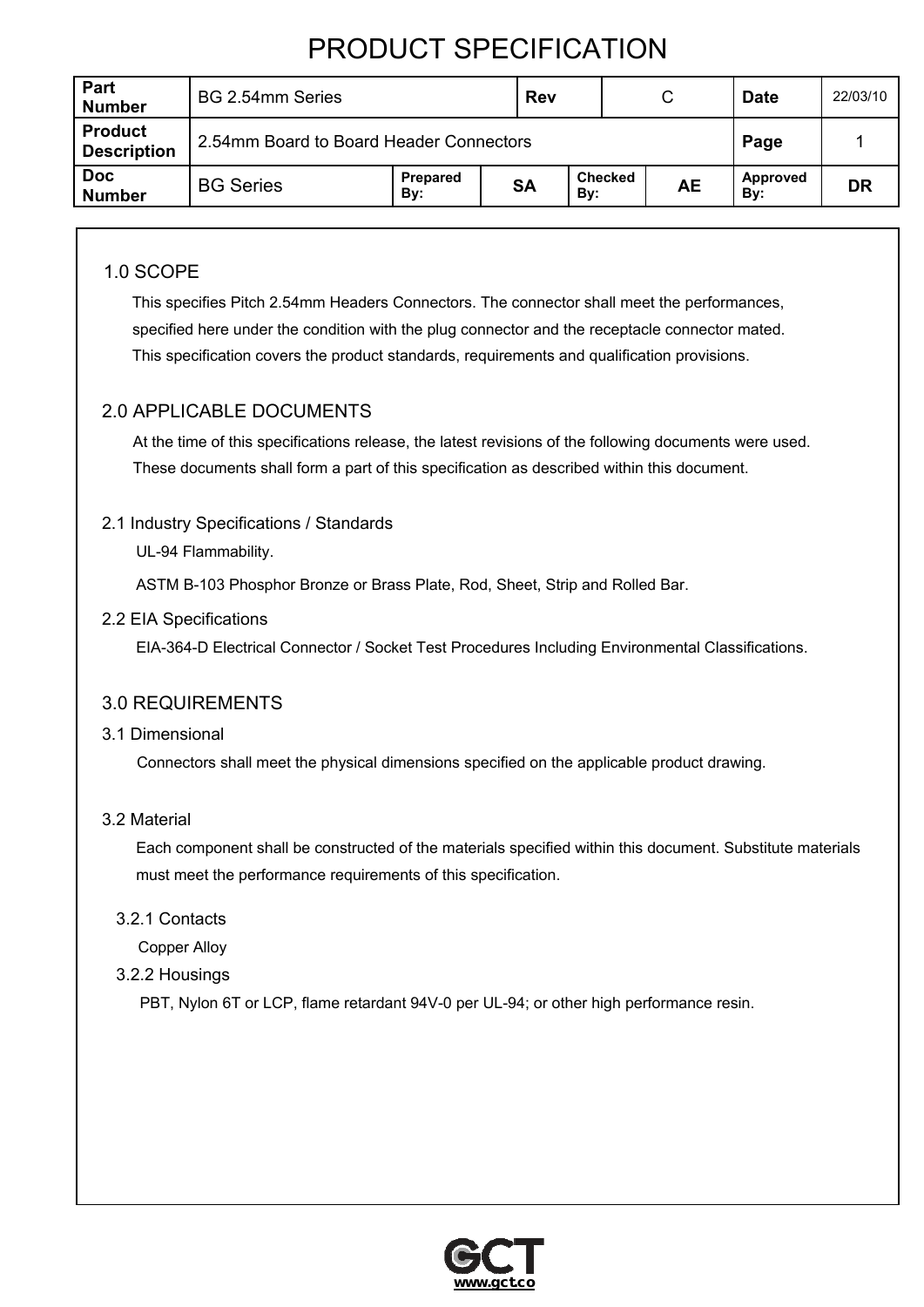| Part<br><b>Number</b>                | BG 2.54mm Series                                                                |  |  | <b>Rev</b><br>C |  |  |                 | <b>Date</b> | 22/03/10 |
|--------------------------------------|---------------------------------------------------------------------------------|--|--|-----------------|--|--|-----------------|-------------|----------|
| <b>Product</b><br><b>Description</b> | 2.54mm Board to Board Header Connectors                                         |  |  |                 |  |  | Page            |             |          |
| <b>Doc</b><br><b>Number</b>          | <b>Checked</b><br>Prepared<br><b>BG Series</b><br><b>SA</b><br>AЕ<br>By:<br>By: |  |  |                 |  |  | Approved<br>By: | DR          |          |

3.3 Plating

- 3.3.1 Contact Under Plate and Finish
	- Finish: Gold Flash All Over (A) Under plate: Nickel 30-50µ"
	- Finish: Selective gold flash contact area/tin on tail (B) Under plate: Nickel 50-100µ"
	- Finish: Tin All Over (C) 80µ" minimum Under plate: Nickel 30-50µ"
	- Finish: Gold 10µ" (G) or 30µ" (I) on contact area. Tin 80µ" min. on Tail Under plate: Nickel 50-100µ"

### 3.4 Design

### 3.4.1 Mating

The connector shall be capable of mating and unmating manually with the test board.

### 3.5 Mechanical Requirements

3.5.1 Workmanship

 The product shall be uniform in quality and free from defects (burrs, scratches, cracks, voids, etc.) that will adversely affect the product performance.

#### 3.5.2 Contact Retention Force

 The end of a post shall be pushed in a perpendicular to base housing at a constant speed of 25.4 mm / minute. Min. Retention Force for 5N / Pin.

#### 3.5.3 Durability

 When measured in accordance with EIA-364-09C, the following details shall apply: 100 mating cycles at a rate of 25.4 mm / minute, contact resistance 30 mΩ Max.

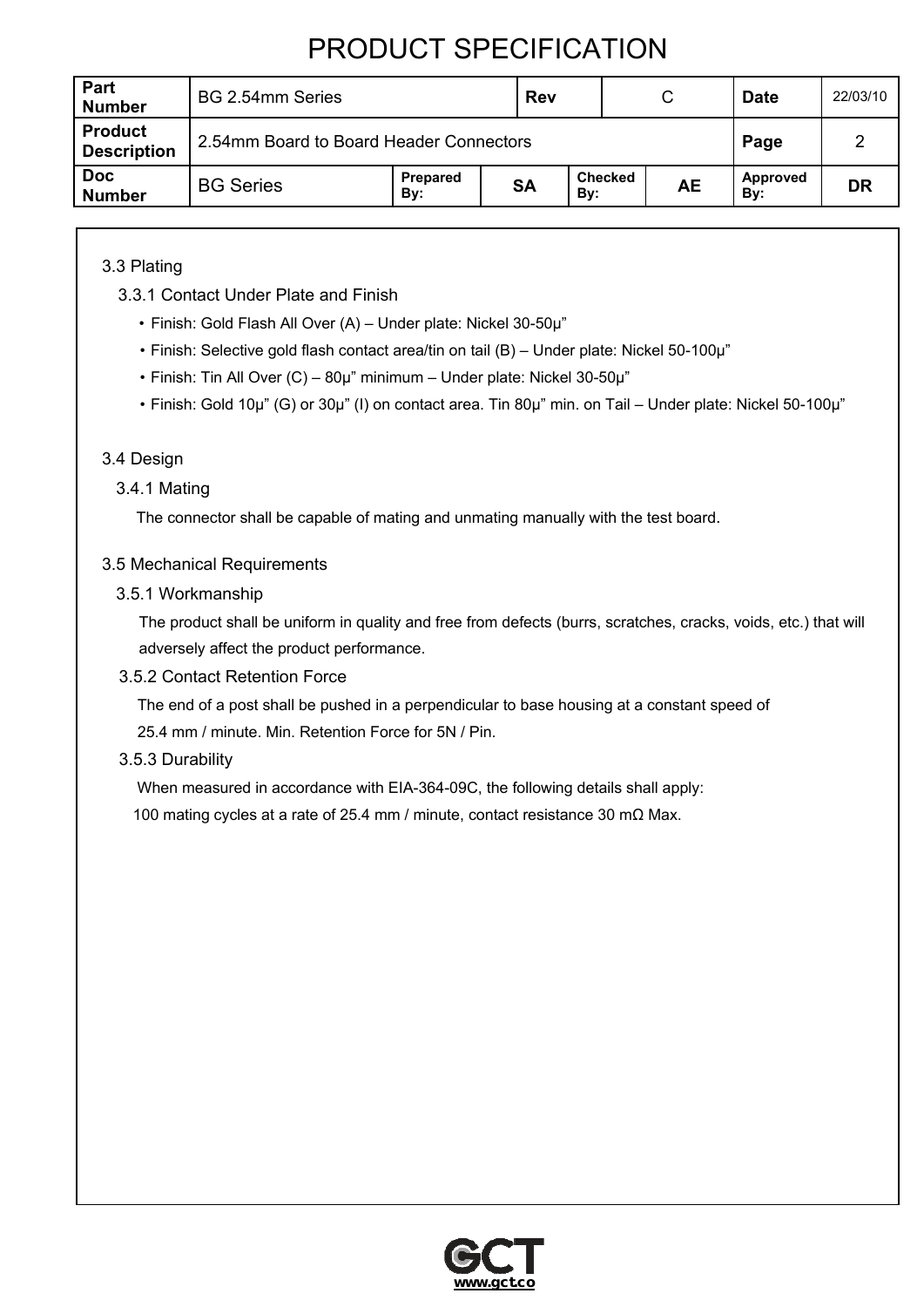| Part<br><b>Number</b>                | BG 2.54mm Series                                                                       |  |  | <b>Rev</b> |  |  | C<br><b>Date</b>       |    | 22/03/10 |
|--------------------------------------|----------------------------------------------------------------------------------------|--|--|------------|--|--|------------------------|----|----------|
| <b>Product</b><br><b>Description</b> | 2.54mm Board to Board Header Connectors                                                |  |  |            |  |  | Page                   |    |          |
| <b>Doc</b><br><b>Number</b>          | <b>Checked</b><br>Prepared<br><b>BG Series</b><br><b>SA</b><br><b>AE</b><br>Bv:<br>By: |  |  |            |  |  | <b>Approved</b><br>By: | DR |          |

#### 3.6 Electrical Requirements

#### 3.6.1 Current Rating

3.0A, When measured in accordance with EIA-364-70, 3.0 A Max., based on a 30°C rise over ambient.

#### 3.6.2 Voltage Rating

250V AC / DC. When measured in accordance with EIA-364-20B.

#### 3.6.3 Low Level Circuit Resistance

≤20mΩ, measured in accordance with EIA-364-23B, Initial: ≤20 mΩ, after environmental test: ≤30mΩ.

The following details shall apply:

- (a). Current: 10 mA Max.
- (b). Max. Open Circuit Voltage: 20 mV DC.
- 3.6.4 Dielectric Withstanding Voltage

There shall be of no evidence of flashover when the mated plug and receptacle are tested in accordance with EIA-364-20B, The following details shall apply:

- (a). Voltage: 600V AC at 50 Hz,
- (b). Duration: 60 sec,
- (c). Measurement Points: Measure across a Min. of 10 adjacent and 10 opposing contacts.

#### 3.6.5 Insulation Resistance

 Shall be a Min. of 1000 MΩ before conditioning and a Min. of 500 MΩ after conditioning. When measured in accordance with EIA-364-21C, the following details shall apply:

- (a). Voltage: 500 V DC / 1 min.
- (b). Measurement Points: Measure between 10 adjacent and 10 opposing contacts per plug and receptacle.

#### 3.6.6 Capacitance

 Measure the capacitance between adjacent unmated contacts. The capacitance shall not exceed a Max. of 2 pF at 1 KHz.

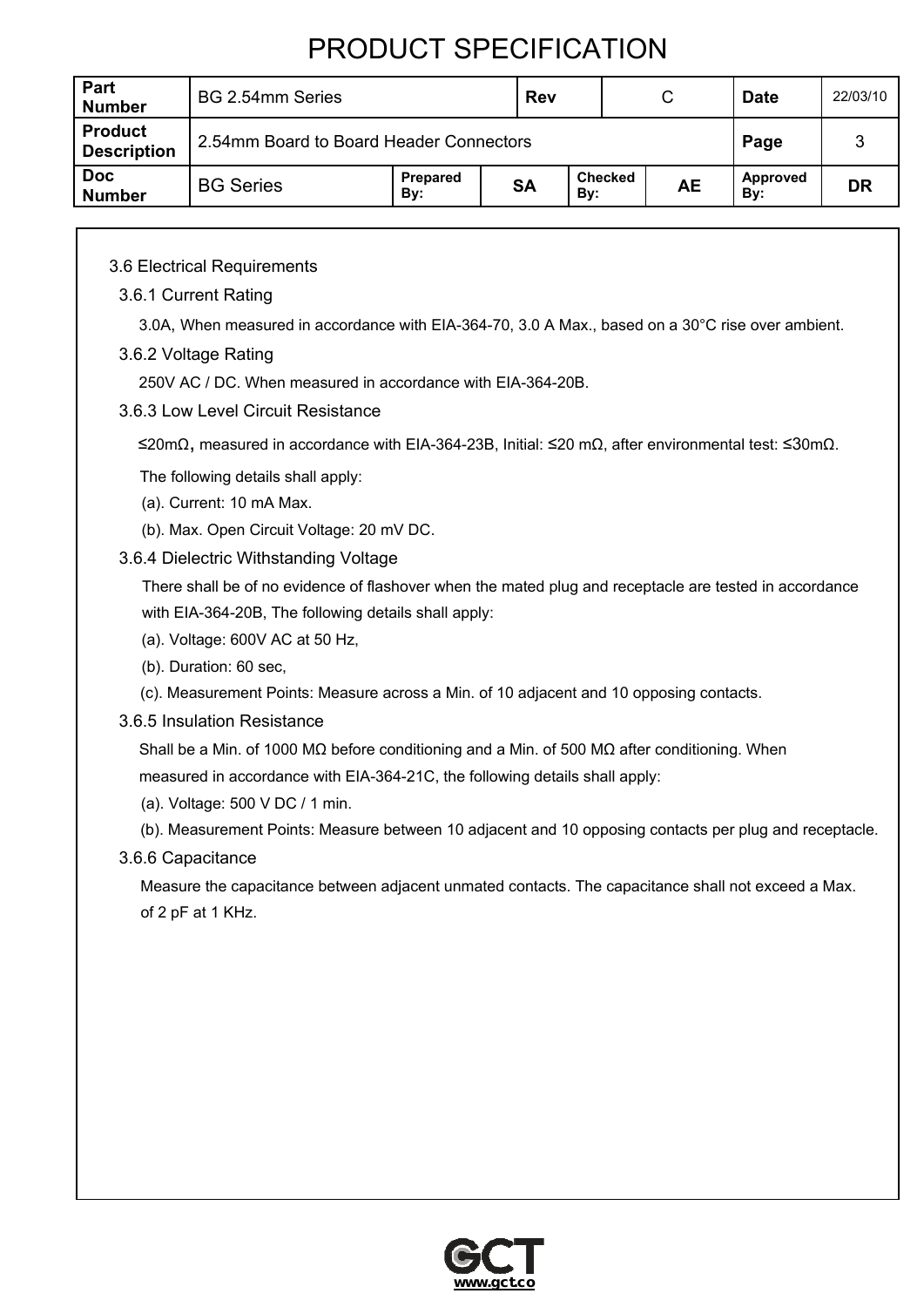| Part<br><b>Number</b>                | BG 2.54mm Series                                                                       |  |  | <b>Rev</b> |  |  | C               | <b>Date</b> | 22/03/10 |
|--------------------------------------|----------------------------------------------------------------------------------------|--|--|------------|--|--|-----------------|-------------|----------|
| <b>Product</b><br><b>Description</b> | 2.54mm Board to Board Header Connectors                                                |  |  |            |  |  | Page            |             |          |
| <b>Doc</b><br><b>Number</b>          | <b>Checked</b><br>Prepared<br><b>BG Series</b><br><b>SA</b><br><b>AE</b><br>By:<br>By: |  |  |            |  |  | Approved<br>By: | DR          |          |

### 3.7 Environmental Requirements

3.7.1 Operating Temperature Range

-40°C~105°C.

#### 3.7.2 Temperature Life

 After exposure of the unmated connector to a high temperature operating environment, the contact resistance shall not exceed the value specified in paragraph 3.6.3. Test shall be in accordance with EIA-364-17B. The following details shall apply:

(a). Test Condition: 105°C, 96hours.

3.7.3 Thermal Shock Test

 There shall be no evidence of physical damage when the mated module and socket are subjected to transient acceleration. During and after each shock, the test shall show no evidence of discontinuity greater than 1 microsecond.

The test shall be in accordance with EIA-364-32C, Test Condition a, b:

- (a). Temperature: -40°C to +105°C, 5 cycles.
- (b). Initial, After Test THERMAL: Max. Circuit Resistance: 30 mΩ or below.
- 3.7.4 Humidity Test

 After exposure of the plug and receptacle to a high humidity environment, the insulation resistance shall not be less than 500 MΩ. The dielectric withstanding voltage shall be greater than 500V AC for 1 minute.

The test shall be in accordance with EIA-364-31B.

(a). Test Condition: (40±2°C, 90-95% RH, 96 hrs).

3.7.5 Salt Spray

 After exposure, the contact resistance shall not exceed that specified (see paragraph 3.6.3). The insulation resistance shall not be less than 500 M $\Omega$  (see paragraph 3.6.5). The dielectric withstanding voltage shall be greater than 600V AC for 1 minute (see paragraph 3.6.4).

The test shall be in accordance with EIA-364-26B, The following details shall apply:

- (a). Test Condition: 35±2°C, 16 hrs, 5% NaCL.
- (b). Special Handling: The mated sockets shall be mildly rinsed in water to remove salt residue and allowed to dry for 24 hours at room temperature before measurements are to be taken.

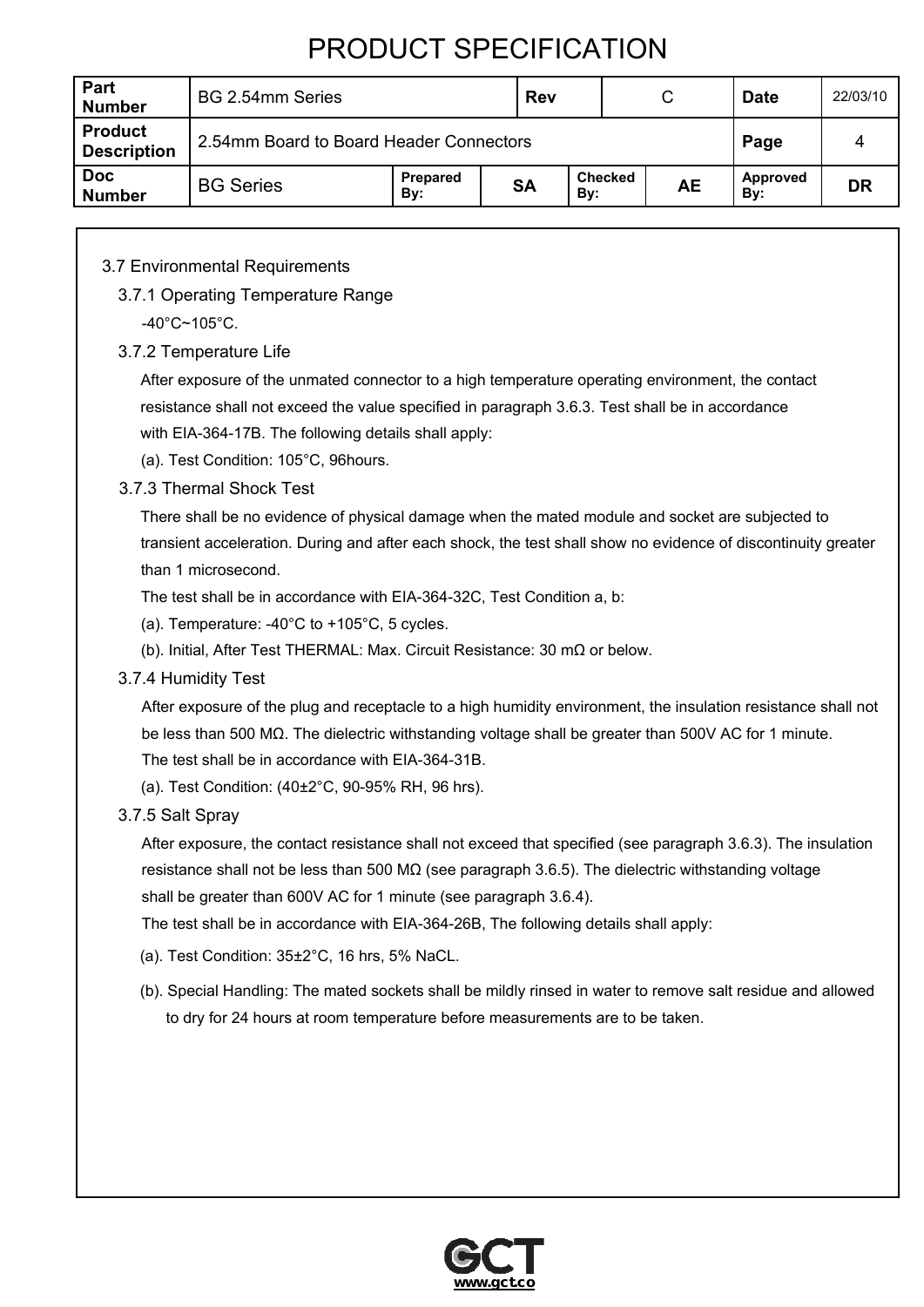| Part<br><b>Number</b>                | BG 2.54mm Series                                                                       |  |  | <b>Rev</b> |  | C | <b>Date</b>     | 22/03/10 |
|--------------------------------------|----------------------------------------------------------------------------------------|--|--|------------|--|---|-----------------|----------|
| <b>Product</b><br><b>Description</b> | 2.54mm Board to Board Header Connectors                                                |  |  |            |  |   | Page            |          |
| <b>Doc</b><br><b>Number</b>          | <b>Checked</b><br>Prepared<br><b>SA</b><br><b>BG Series</b><br><b>AE</b><br>By:<br>By: |  |  |            |  |   | Approved<br>By: | DR       |

### 3.7.6 Resistance to Soldering Heat

 There shall be no evidence of physical damage to the insulator or finished product when the unmated socket is subjected to the reflow soldering process. After exposure, the contact resistance shall not exceed that specified in paragraph 3.6.3.

The following details shall apply:

- (a). Test Condition: Test connector shall be placed on the PCB.
- (b). Pre-Heat Temperature: 100~150°C for 60 seconds Max.
- (c). Temperature: Min. 210°C for 30 seconds Max.
- (d). Peak Temperature: 260±5°C, 10±5sec.
- 3.7.7 Solderability Test

 After exposure, the contact solder tails shall have a minimum of 95% solder coverage. The covered area must not show any evidence of voids or pinholes.

The test shall be in accordance with EIA-364-71B, the contact solder tails must have solder coverage

of 95% up. The plastics have no damaged.

- The following details shall apply:
- (a). Solder Dwell Time: Contacts shall be held above the solder for 3 to 5 seconds before being immersed in the solder
- (b). Test Temperature : 245±3°C, 3~5sec.

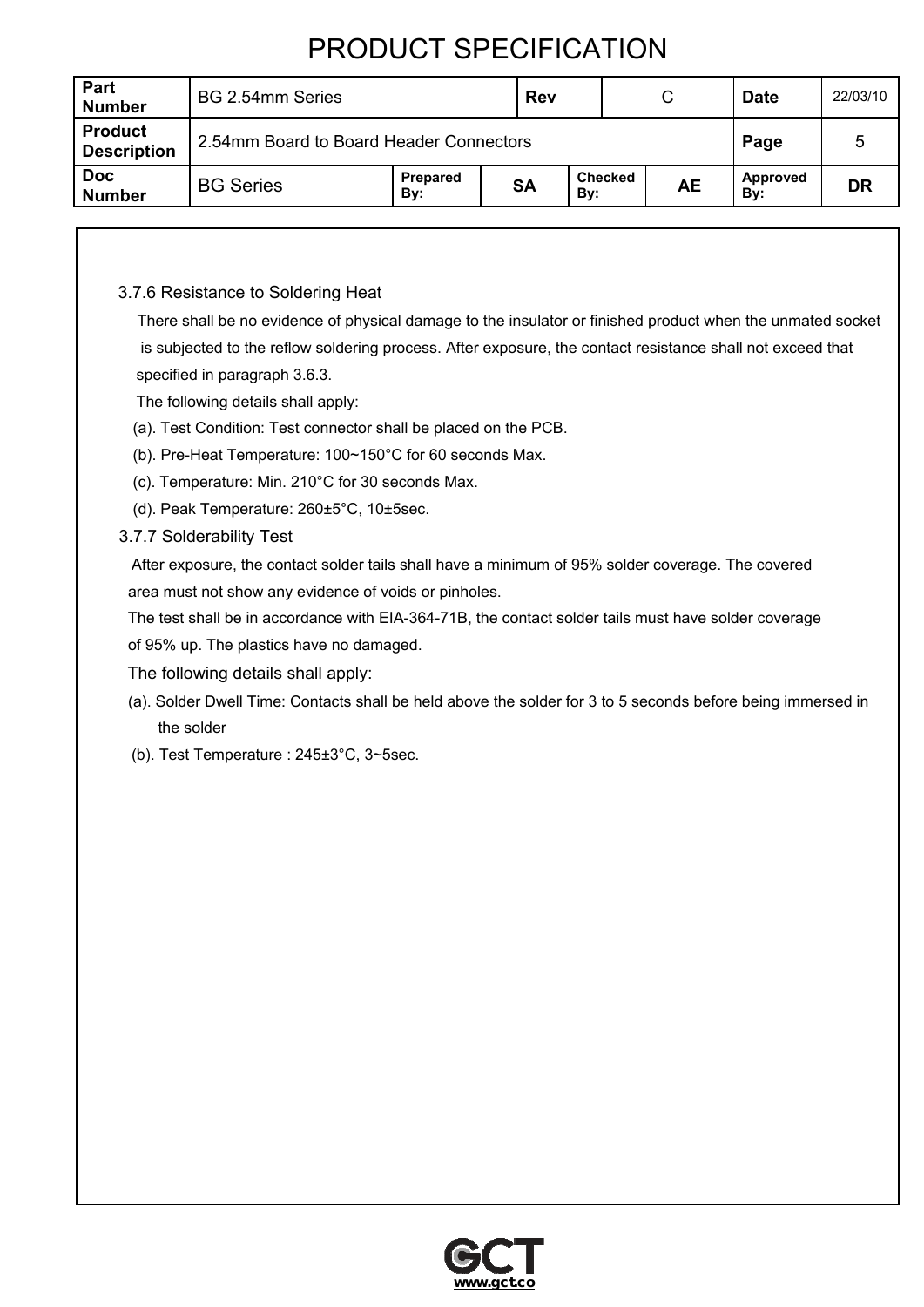| Part<br><b>Number</b>                | BG 2.54mm Series                                                                       |  |  | <b>Rev</b> |  |  | C               | <b>Date</b> | 22/03/10 |
|--------------------------------------|----------------------------------------------------------------------------------------|--|--|------------|--|--|-----------------|-------------|----------|
| <b>Product</b><br><b>Description</b> | 2.54mm Board to Board Header Connectors                                                |  |  |            |  |  | Page            |             |          |
| <b>Doc</b><br><b>Number</b>          | <b>Checked</b><br>Prepared<br><b>BG Series</b><br><b>SA</b><br><b>AE</b><br>By:<br>By: |  |  |            |  |  | Approved<br>By: | DR          |          |

## 4.0 QUALITY ASSURANCE PROVISIONS

### 4.1 Inspection Conditions

Unless otherwise specified, all inspections shall be performed under the following ambient conditions.

- (a) Temperature: 25±5°C.
- (b) Relative Humidity: 30% to 70%.
- (c) Barometric Pressure: Local Ambient.

#### 4.2 Qualification Inspection

Qualification inspections shall be performed on sample units produced with production equipment.

#### 4.2.1 Sample Selection

 Connectors shall be prepared according to applicable instruction sheets. Samples shall be selected at random from current production. A total of 26 samples are required for the specified test sequence.

4.2.2 Test Sequence

The sample connectors shall be subjected to the inspections specified in the order shown.

| <b>Test Item</b>                | A   | В   | C   | D                       | Е   | F              | G   | н   |
|---------------------------------|-----|-----|-----|-------------------------|-----|----------------|-----|-----|
| <b>Sample Size</b>              | 3   | 3   | 3   | 3                       | 3   | 3              | 3   | 3   |
| <b>Examination of Product</b>   | 1,5 | 1,5 | 1,9 | 1,7                     | 1,9 | 1,3            | 1,3 | 1,3 |
| <b>Terminal Resistance</b>      | 2,4 | 2,4 | 2,8 |                         | 2,8 |                |     |     |
| <b>Insulation Resistance</b>    |     |     | 3,7 | 2,5                     |     |                |     |     |
| Dielectric Withstanding Voltage |     |     | 4,6 | 3,6                     |     |                |     |     |
| Temperature Life                |     | 3   |     |                         |     |                |     |     |
| <b>Humidity Test</b>            |     |     |     | $\overline{\mathbf{4}}$ |     |                |     |     |
| <b>Thermal Shock</b>            | 3   |     |     |                         |     |                |     |     |
| Solderability                   |     |     |     |                         |     |                |     | 2   |
| Resistance to Soldering Heat    |     |     |     |                         |     |                | 2   |     |
| <b>Insertion Force</b>          |     |     |     |                         | 3,6 |                |     |     |
| <b>Unmating Force</b>           |     |     |     |                         | 4,7 |                |     |     |
| <b>Contact Resistance Force</b> |     |     |     |                         |     | $\overline{2}$ |     |     |
| Durability                      |     |     |     |                         | 5   |                |     |     |
| Salt Spray                      |     |     | 5   |                         |     |                |     |     |